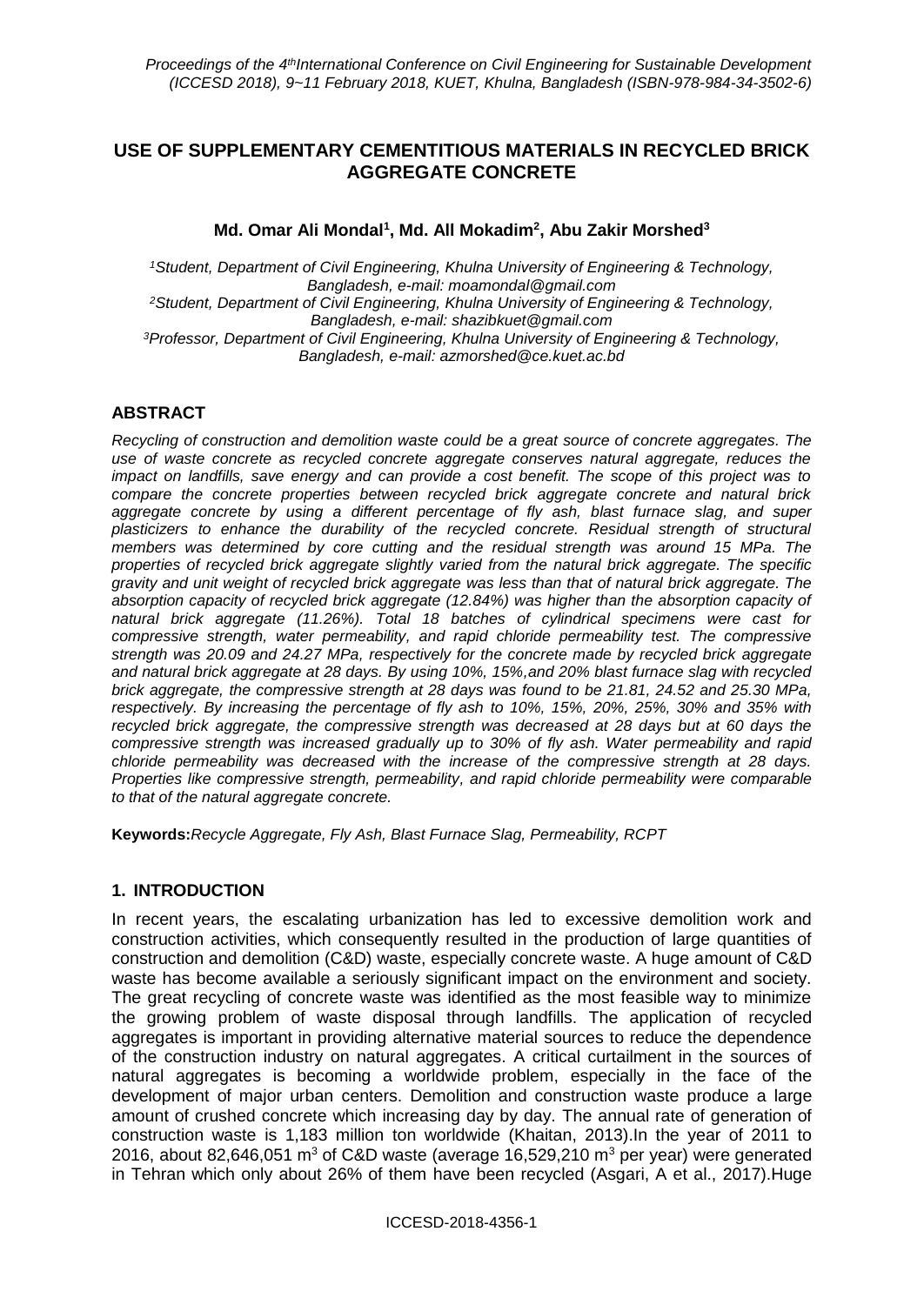land area required for accompanied this huge amount of waste. Therefore, recycling construction waste is vital, to reduce land filling and to preserve the environment. Also, from the viewpoint of sustainable and green building technologies, the use of recycled aggregate (RA) in new concrete production has enlarged globally.

On the other hand, production and utilization of concrete are rapidly increasing, which results in increased consumption of natural aggregate as the largest concrete component. For example, two billion tons of aggregate are produced each year in the United States. Production is expected to increase to more than 2.5 billion tons per year by the year 2020 (Gonzalez & Young, 2004). This situation leads to a question about the preservation of natural aggregates sources. A possible solution to these problems is to recycle demolished concrete and produce an alternative aggregate for structural concrete in this way.

Moreover, Bangladesh is a developing country and her population is increasing day by day. Consequently, it is facing an alarming population explosion which is overshadowing all other fundamental problems. At the initial period of this century has to meet the increased demand for shelter for an increasing population, there will be a lot of demand for building materials. However, as the cost of building materials is becoming higher and higher, it has become necessary to search for low-cost available materials. So, increase in demand and decrease in supply of conventional aggregate for the production of concrete result in the need to identify new source of aggregate. At the same time, increasing quantities of demolished concrete from deteriorated and absolute structure are generated as waste materials in the same areas. Utilization of recycled concrete as an aggregate will contribute to the solution of the problem.

Almost every year Bangladesh is affected seriously by the conventional calamity. Flood is an annual affair in Bangladesh. A large portion of roads is damaged by this conventional calamity. It is to be noted that some old buildings, bridges, and culverts are also damaged by conventional calamity. In some areas, heavy urban expansion has depleted. So, as a developing country, the proper utilization of waste concrete as a coarse aggregate is an important national aspect. For this reason, in developing countries, restrictions and regulations on disposal sites will require greater recycling of this industrial waste.

# **2. METHODOLOGY**

This study was divided into two parts, determination of Residual Strength before demolition the existing building and determination of the property of concrete after made with recycled aggregate with supplementary cementations materials &admixture.

# **2.1 Determination of Residual Strength**

Cores were cut by a rotary cutting tool according to ASTM C-42. Three specimens were cut from 3 different columns before the demolition of the building behind the Civil Building of Khulna University of Engineering & Technology. Then the specimens were cut such as H/D ratio was 2. Then takes the dimension of the sample and weight. After 5 days the samples we recapped with lime and tested for compressive strength.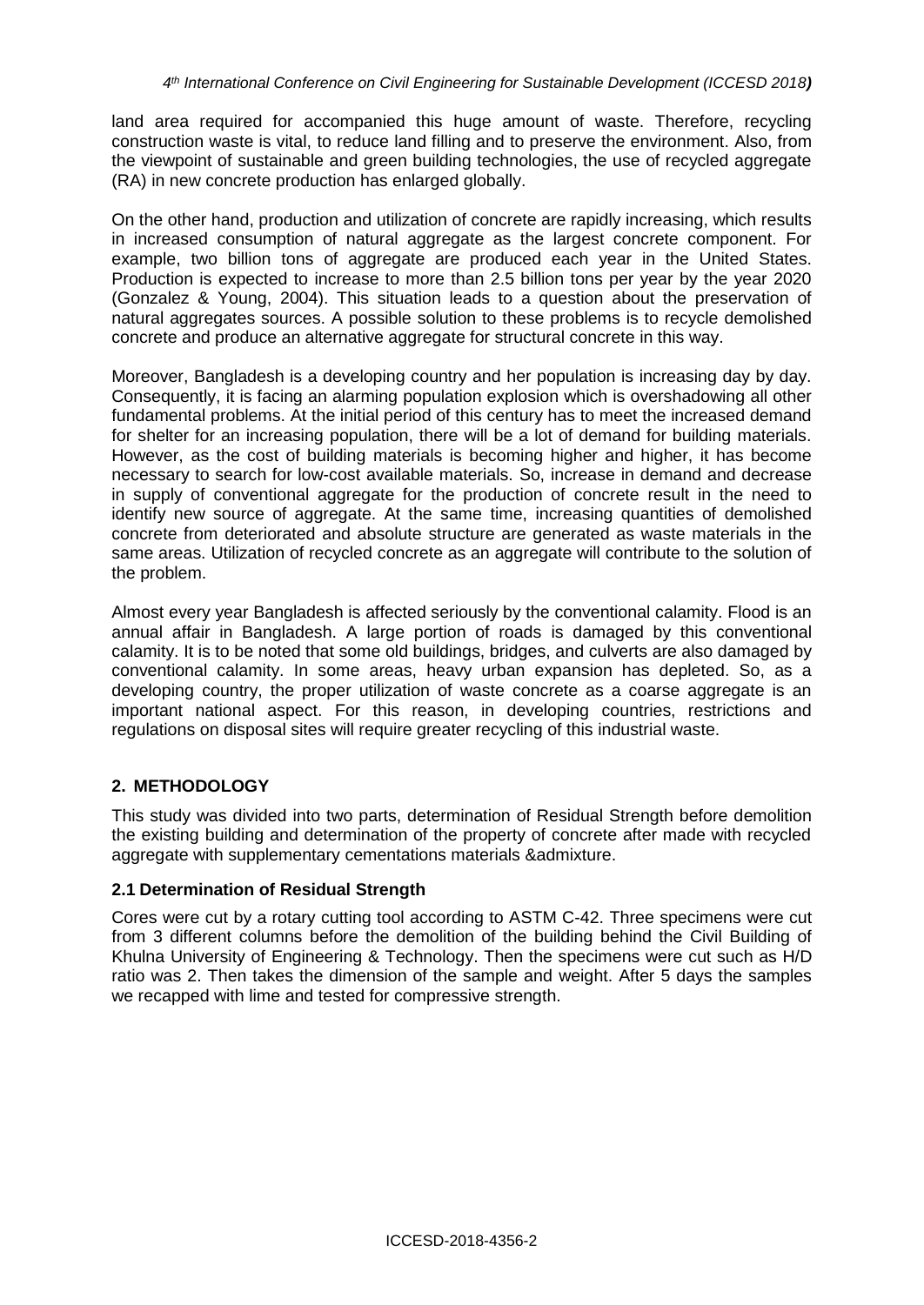*4 th International Conference on Civil Engineering for Sustainable Development (ICCESD 2018)*



Figure 1: Core Sample

# **2.2 Determination of Recovered Strength**

Recovered strength means the strength developed in the concrete made with recycled aggregate with supplementary cementations materials & admixture. This was including collection of materials, concrete casting and curing finally testing of strength.

# **2.2.1 Collection of Materials**

Demolished concrete was collected from the demolished building behind the Civil Building of Khulna University of Engineering & Technology. This concrete was crushed as coarse aggregate by using hand tools. This aggregate denoted as Recycled Coarse Aggregate (RCA). New bricks were collected & crushed into natural coarse aggregate (NCA) Sylhet sand is used as natural fine aggregate. Blast Furnace Slag (BFS) and Fly Ash (FA) were collected from Seven Rings Cement, Khulna. Figure 2 shows Natural and Recycled coarse aggregate and Figure 3 shows Fly Ash and Blast Furnace Slag.



Figure 2: Natural Aggregate & Recycled Aggregate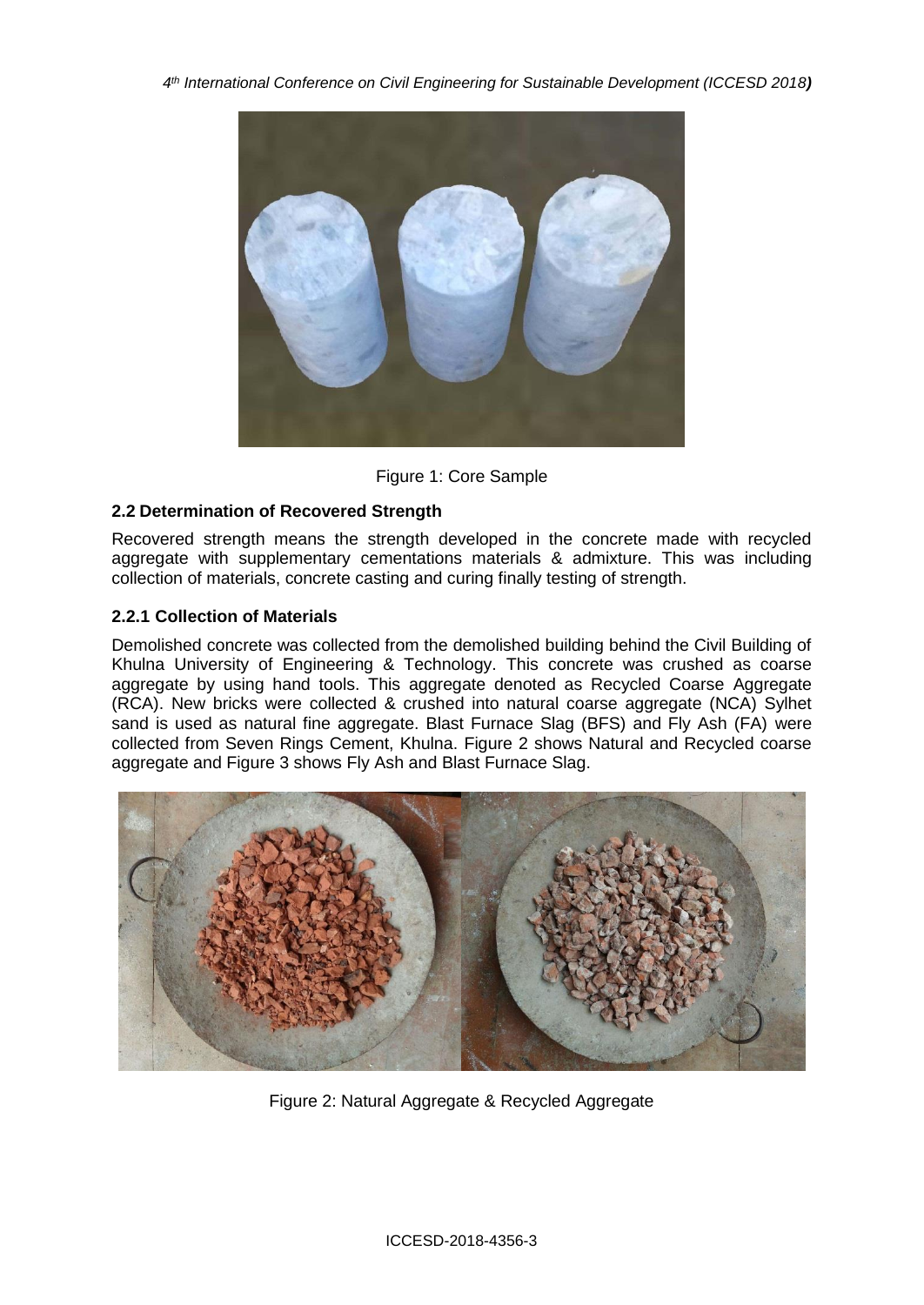*4 th International Conference on Civil Engineering for Sustainable Development (ICCESD 2018)*



Figure 3: Fly Ash and Blast Furnace Slag

# **2.2.2 Concrete Mixture Proportioning**

A mix proportion (1:2:3.5) was selected for the concrete mixing with a water-cement ratio of 0.45. Concrete was mixed according to ASTM C192 (ASTM 2007) using a standard concrete mixture. (100mm×200mm) concrete cylinders were cast and compacted according to ASTM C39 (ASTM 2001). In this study total, eighteen batches of concrete were cast. Among the one batch were cast with Natural Coarse Aggregates (NCA), Natural Fine Aggregate (Sand) and Ordinary Portland Cement (OPC) another other seventeen batches were cast with Recycled Coarse Aggregate (RCA), Natural Fine (NFA) Aggregate and OPC. Three of them were cast by replacing natural fine aggregate with 10% to 20% blast furnace slag (BFS), six of them were cast by replacing 10% to 35% of cement with Fly Ash.

| <b>Specimen</b><br>Coarse Aggregate (%) |            |            | Fine Aggregate (%) |            | Binder (%) |    | <b>Admixture</b> |
|-----------------------------------------|------------|------------|--------------------|------------|------------|----|------------------|
| ID                                      | <b>NCA</b> | <b>RCA</b> | Sand               | <b>BFS</b> | <b>OPC</b> | FA | (%)              |
| TSN-1                                   |            | 100        | 100                |            | 100        |    |                  |
| TSN-2                                   |            | 100        | 90                 | 10         | 100        |    |                  |
| TSN-3                                   |            | 100        | 85                 | 15         | 100        |    |                  |
| TSN-4                                   |            | 100        | 80                 | 20         | 100        |    |                  |
| TSN-5                                   |            | 100        | 100                | ٠          | 90         | 10 |                  |
| TSN-6                                   |            | 100        | 100                |            | 85         | 15 |                  |
| TSN-7                                   |            | 100        | 100                |            | 80         | 20 |                  |
| TSN-8                                   |            | 100        | 100                |            | 75         | 25 |                  |
| TSN-9                                   |            | 100        | 100                |            | 70         | 30 |                  |
| TSN-10                                  |            | 100        | 100                |            | 65         | 35 |                  |
| <b>TSN-11</b>                           |            | 100        | 90                 | 10         | 90         | 10 |                  |
| <b>TSN-12</b>                           |            | 100        | 85                 | 15         | 85         | 15 |                  |
| <b>TSN-13</b>                           |            | 100        | 80                 | 20         | 80         | 20 |                  |
| <b>TSN-14</b>                           |            | 100        | 100                |            | 75         | 25 | 0.3              |
| <b>TSN-15</b>                           |            | 100        | 100                |            | 70         | 30 | 0.3              |
| <b>TSN-16</b>                           |            | 100        | 100                |            | 65         | 35 | 0.3              |
| TSN-17                                  |            | 100        | 100                |            | 100        |    | 0.3              |
| <b>TSN-18</b>                           | 100        |            | 100                |            | 100        |    |                  |

# Table 1: Proportion of different materials

Three of them were cast by replacing natural fine aggregate with blast furnace slag and cement with fly ash other three batcheswas cast by replacing 25% to 35% cement with fly ash & 0.3% plasticizing admixture. Rest one batch was cast with recycled coarse aggregate,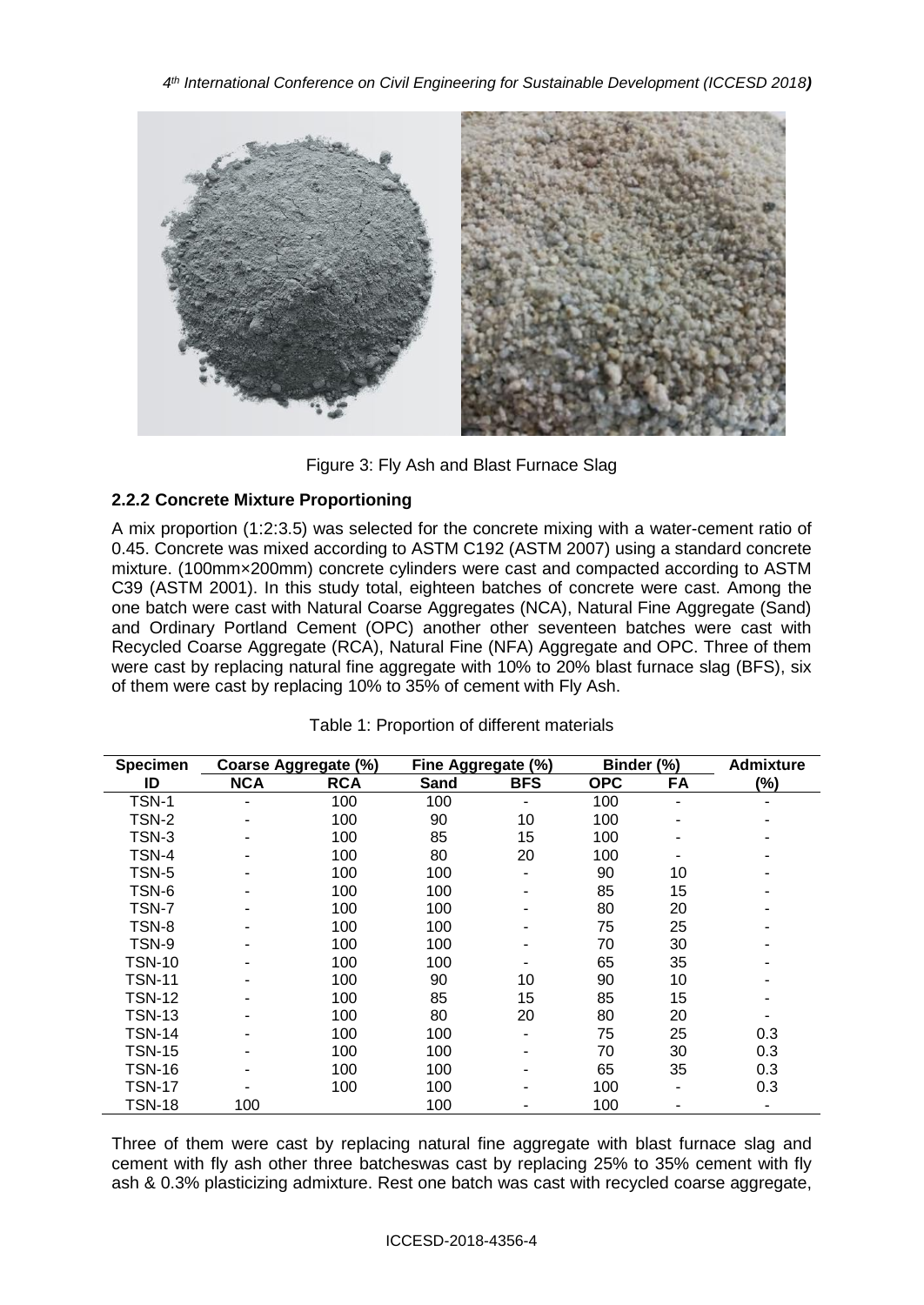natural fine aggregate cement & 0.3% plasticizing admixture. The details mix design are shown in Table 1.

#### **2.2.3 Determination of Compressive Strength**

The compressive strength of concrete is one of the most important and useful properties of concrete. The compressive strength of concrete determined by testing cylinder made in the laboratory according to ASTM C39 (ASTM 2001). The details of compressive strength test are shown in Figure 4.



Figure 4: Illustration of prepared sample for compressive strength test



#### **2.3 Determination of Permeability**

Figure 5: Specimen for permeability test & experimental setup

Eighteen group of consisting of 10 cm diameter and 5 cm height cylindrical sample were tested. The sample was saturated and the standpipes were filled with de-aired water to a given level. The test then starts by allowing water to flow through the sample until the water in the standpipe reaches a given lower limit. The time required for the water in the standpipe to drop from the upper to the lower level was recorded. Often, the standpipe was refilled and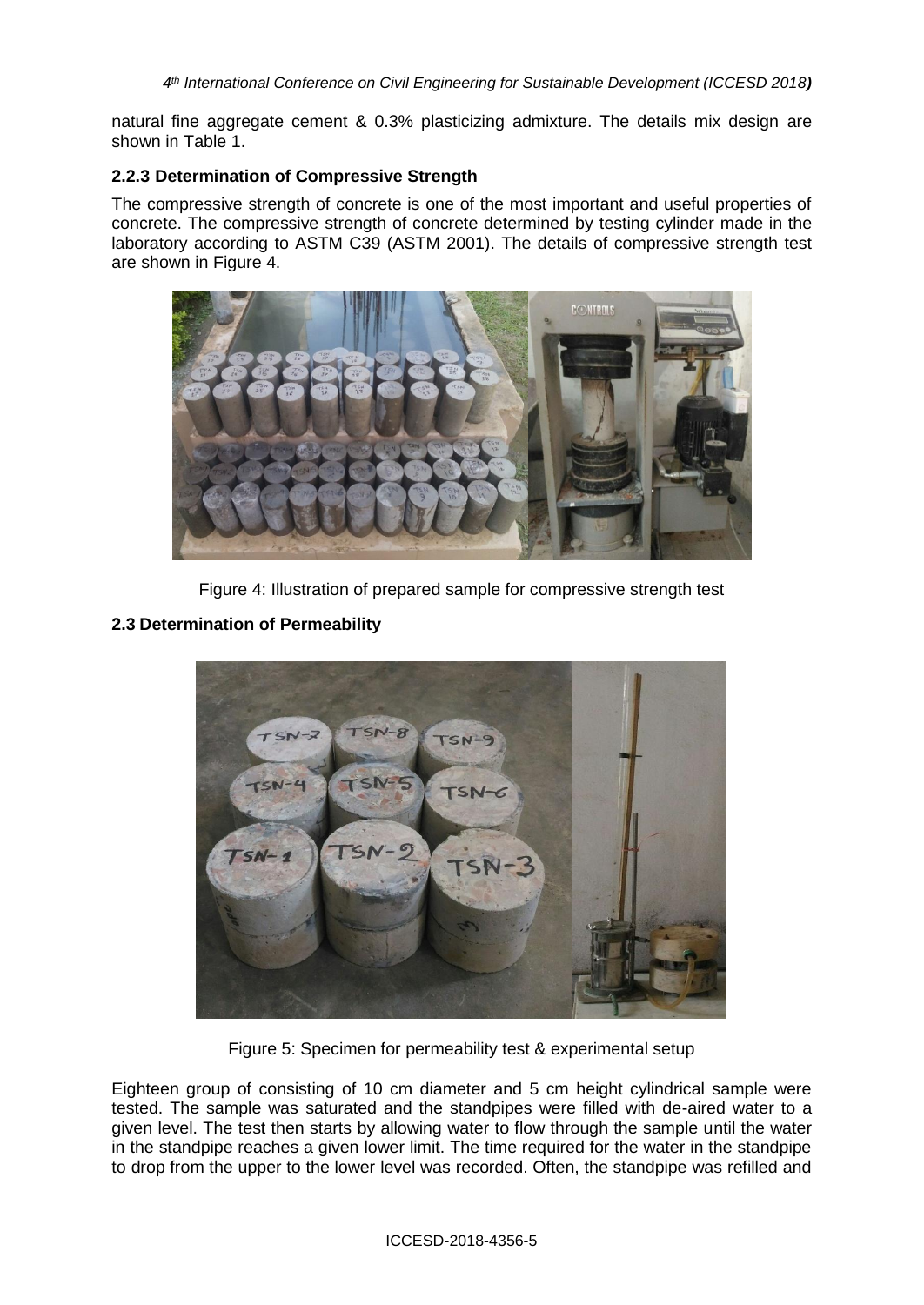the test was repeated for a couple of times. Each group contained one specimen. Figure 5 shows the specimen & experimental setup for permeability test. The test was performed at 28 days curing and the test was run for 16 hours. The recorded time should be the same for each test within an allowable variation of about 10%.

### **2.4 Rapid Chloride Permeability Test (RCPT)**

The ability of concrete to resist permeability from aggressive elements (i.e., chloride ions) is key to the durability of reinforcing steel in concrete. To evaluate the resistance of concrete against chloride penetration, this test was performed according to ASTM C1202-5 one specimen per mixture at the age of 28 days. Concrete cylinders 100×200mm in size were prepared and cut into 50mm thick disks from the center of the specimen. Subsequently, the specimens were loaded into two Plexiglas half cells and sealed using silicone rubber. Each half cell had a reservoir filled with a solution of 3.0% NaCl at negative side and 0.3N NaOH at positive side. The cells were subjected to a 60-volt DC voltage across the specimen's cross section. The voltage was applied for 6h, and average charge passed (Coulombs) was recorded every 30 min. These values were adjusted by converting the charge passed through the diameter of the test specimens (100 mm) to the equivalent charge passed through a standardized diameter (95 mm). The schematic diagram of RCPT test is given in Figure 6. The rating of chloride ion penetrability Based on charged passed as per ASTM C1202 is given in Table 2:



Figure 6: Schematic diagram of RCPT test

|  |  | Table 2: Rating of chloride ion penetrability Based on charged passed (ASTMC1202) |  |  |  |
|--|--|-----------------------------------------------------------------------------------|--|--|--|
|--|--|-----------------------------------------------------------------------------------|--|--|--|

| <b>Chloride Ion penetrability</b> | <b>Charge Passed (coulomb)</b> |
|-----------------------------------|--------------------------------|
| High                              | >4000                          |
| Moderate                          | 2000-4000                      |
| Low                               | 1000-2000                      |
| Very low                          | 100-1000                       |
| Negligible                        | < 100                          |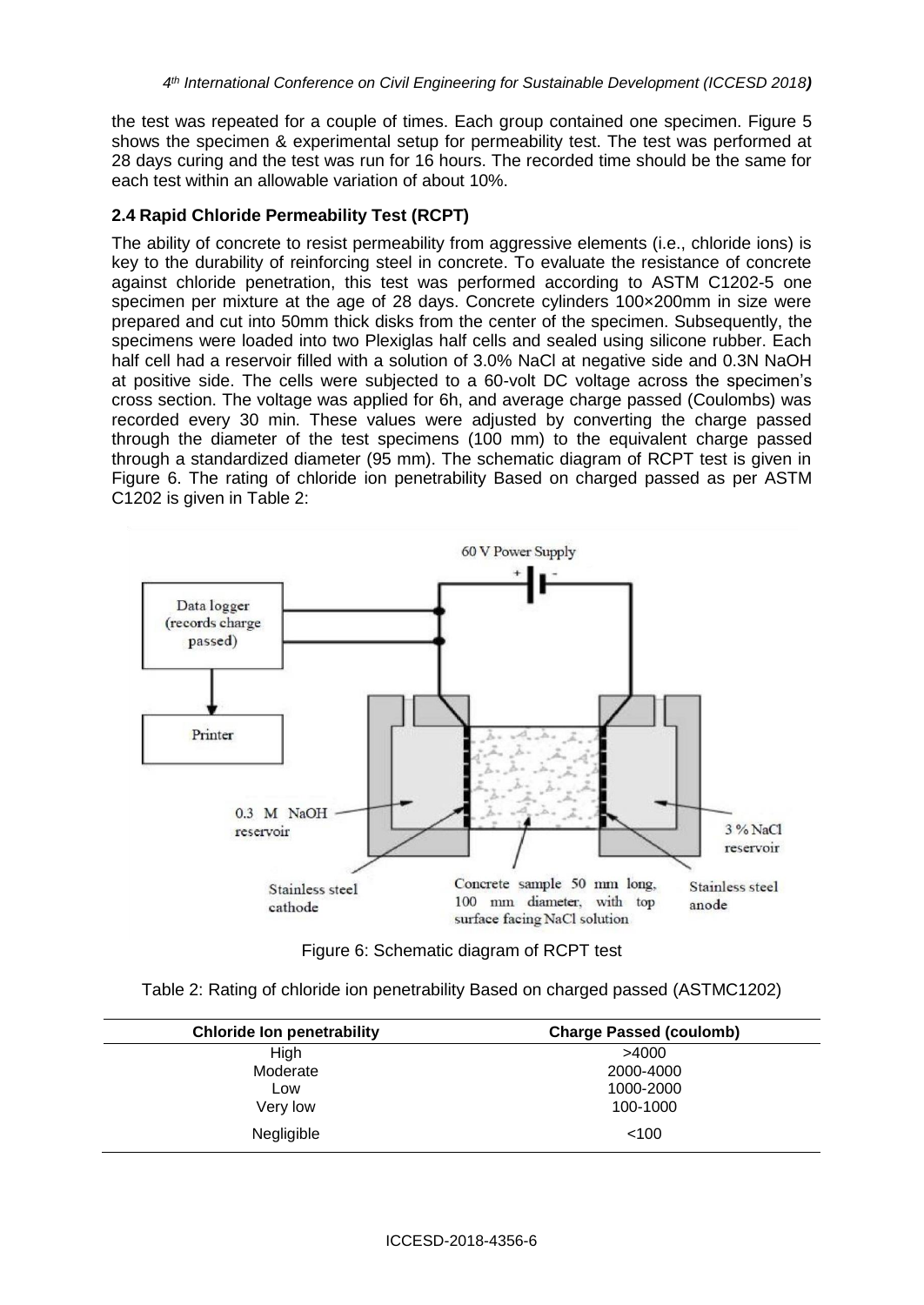### **3. RESULTS AND DISCUSSION**

### **3.1 Core Cutting Test**

The result of core cutting test is shown in Table3. The residual strength of existing column was 15MPa.

#### Table 3: Result of Core Cutting

| Column                                | C1     | C <sub>2</sub> | C3     |
|---------------------------------------|--------|----------------|--------|
| Length of Cylinder (cm)               | 13.7   | 13.2           | 13.8   |
| Diameter of Cylinder (cm)             | 6.9    | 6.9            | 7.0    |
| Area of Cylinder (cm <sup>2</sup> )   | 37.39  | 37.39          | 38.48  |
| Volume of Cylinder (cm <sup>3</sup> ) | 512.28 | 493.59         | 531.09 |
| Weight of Cylinder (gm.)              | 1001.3 | 983.6          | 1039.8 |
| Unit Weight of Cylinder (gm./cc)      | 1.95   | 1.99           | 1.96   |
| Applied Load (KN)                     | 57.8   | 55.4           | 53.0   |
| Compressive Strength (MPa)            | 15.46  | 14.84          | 13.78  |
| Compressive Strength (psi)            | 2240   | 2150           | 2000   |

# **3.2 Materials Properties**

### **3.2.1 Grain Size Distribution**

The result of the grain size distributions of the recycled coarse aggregate and natural coarse aggregate are shown in Figure 7 and the grain size distributions of fine aggregate (Sand) and Blast Furnace Slag (BFS) are shown in Figure 8. The natural coarse aggregate used for casting was same graded as the recycled coarse aggregate.



Figure 7: Grain size distribution curve of Coarse Aggregate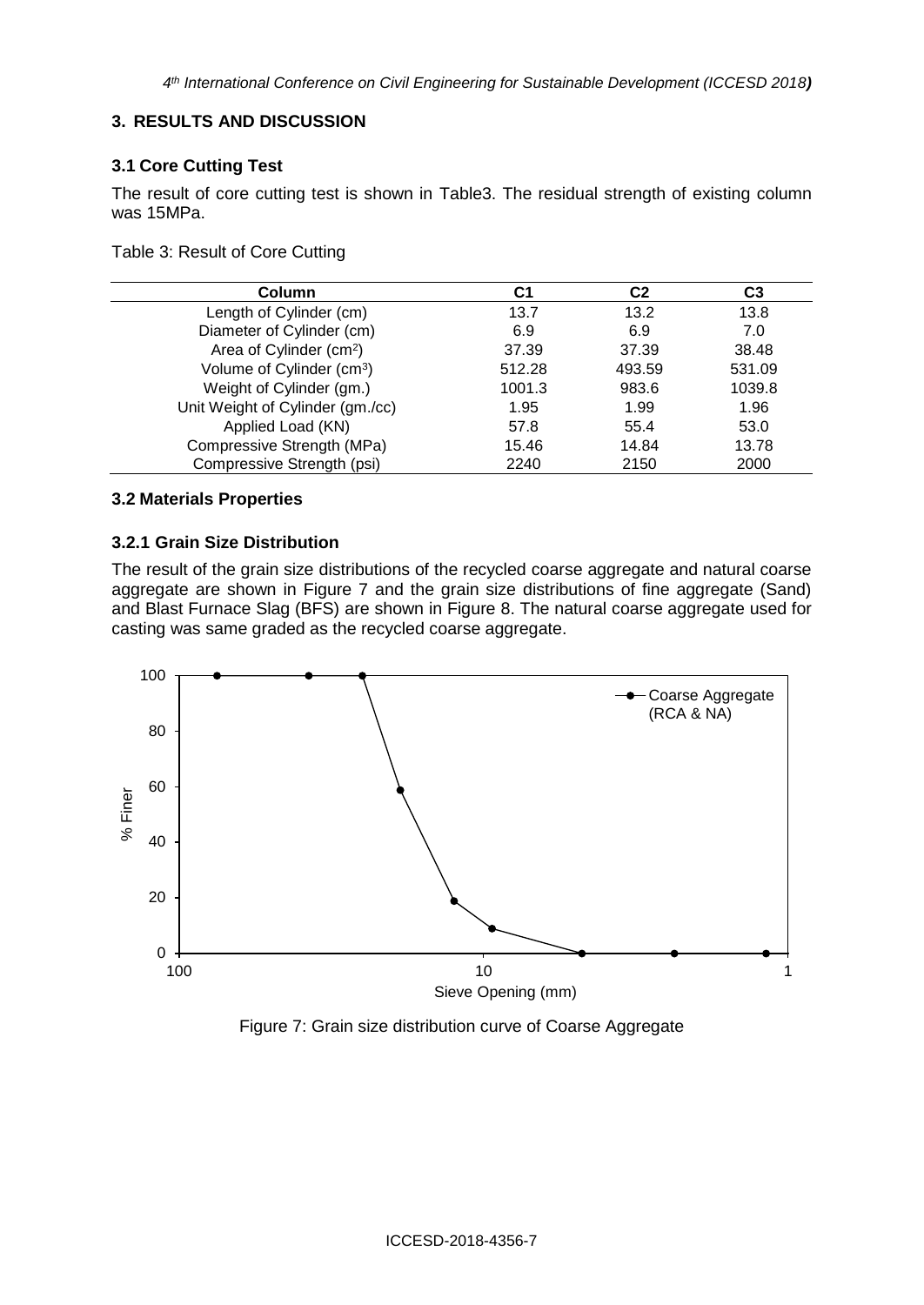

Figure 8: Grain size distribution curve of sand and Blast Furnace Slag (BFS)

# **3.2.2 Physical Properties**

The specific gravity, unit weight, moisture content, absorption capacity & fineness modulus of coarse and fine aggregate was determined and the results are shown in Table 4. The specific gravity & unit weight of recycled coarse aggregate is lower than of thespecific gravity of the natural coarse aggregate. The specific gravity, unit weight, moisture content & absorption capacity of blast furnace slag is lower than that of the natural fine aggregate.

| <b>Types of Aggregate</b>        | <b>RCA</b> | <b>NCA</b> | Sand | <b>BFS</b> |
|----------------------------------|------------|------------|------|------------|
| <b>Specific Gravity</b>          | 1.79       | 1.86       | 2.36 | 2.31       |
| Unit Weight (kg/m <sup>3</sup> ) | 1070       | 1148       | 1589 | 1339       |
| Moisture Content (%)             | 3.46       | 1.40       | 2.40 | 1.25       |
| Absorption Capacity (%)          | 12.84      | 11.26      | 5.82 | 4.17       |
| <b>Fineness Modulus</b>          | 8.13       | 8.13       | 3.0  | 3.1        |

Table 4. Properties of Aggregate

### **3.3 Properties of Concrete**

### **3.3.1 Recovered Strength**

Figure 9 shows the effects of Blast Furnace Slag (BFS) on the compressive strength of concrete. It shows that by increasing the amount of BFS replacing the natural fine aggregate (Sand) was increasing the compressive strength of concrete at 7 days, 28 days & 60 days. TSN-1 (RCA + sand + OPC) was a 28-day's compressive strength of 20.09MPa which was 17% lower thanTSN-18 (NCA + sand + OPC) was a compressive strength of 24.27MPa but TSN-4 (RCA + 80% sand + 20% BFS+ OPC) was a compressive strength of 25.21MPa which comparable with TSN-18.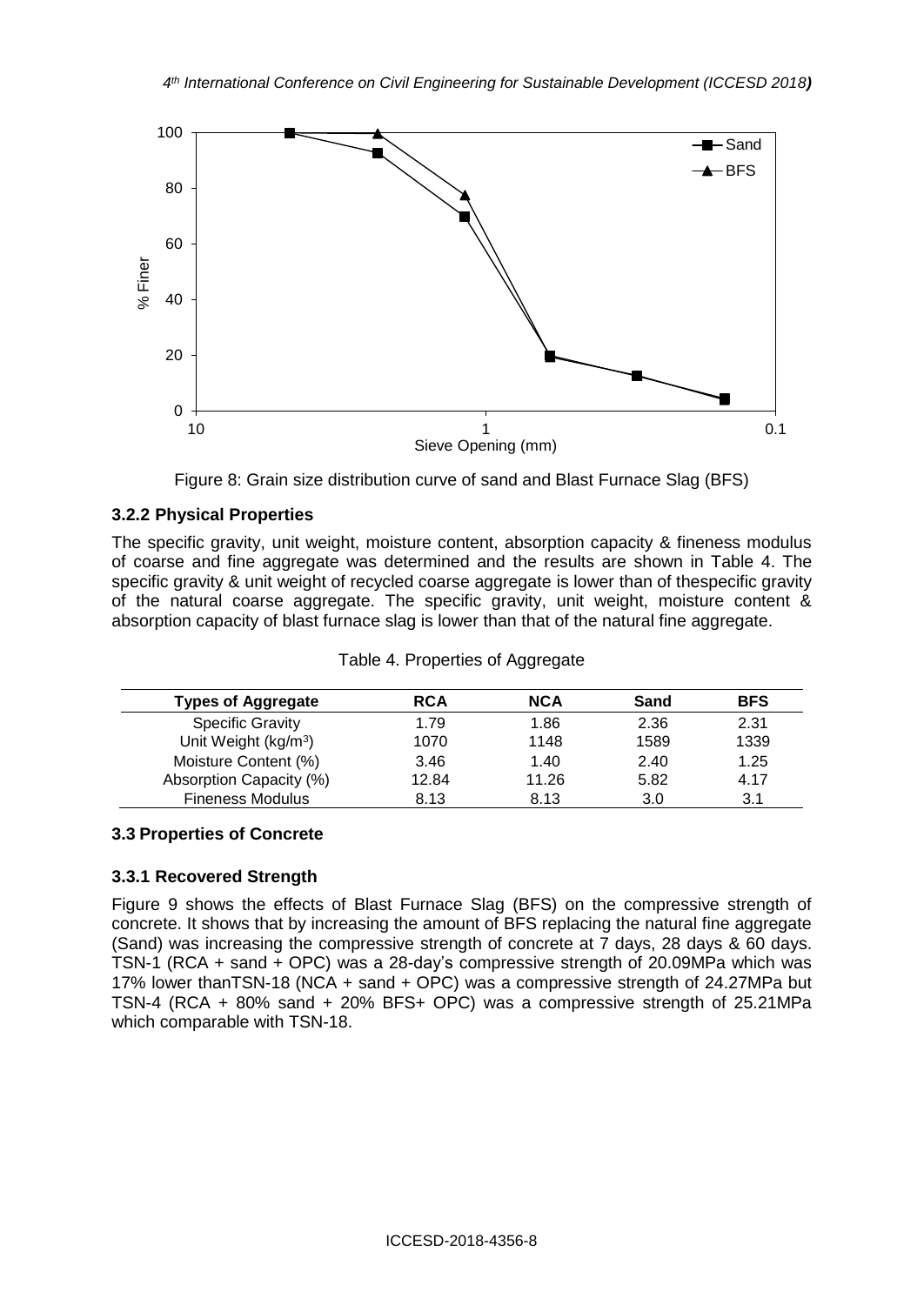

Figure 9: Effect of Blast Furnace Slag (BFS) on compressive strength of concrete



Figure 10: Effect of Fly Ash (FA) on compressive strength of concrete

Figure 10 shows the effect of fly ash on the compressive strength of concrete. It shows that by increasing the amount of fly ash replacing Ordinary Portland Cement (OPC) the compressive strength of concrete was decreasing at 7 days & 28 Days but increasing the compressive strength at 60 days up to replacing 30 % OPC by fly ash. Further increasing the amount of fly ash was reducing the compressive strength of concrete at 60 days also. From this figure of TSN-1 (RCA + sand + OPC) was a 28 days' compressive strength of 20.09MPa which was less than the compressive strength of TSN-18 (NCA  $+$  sand  $+$  OPC) was25.27MPa but by increasing the amount of fly ash TSN-5, TSN-6, TSN-7, TSN-8, TSN-9 and TSN-10 decreasing compressive strength at 28 days but TSN-9 (30% FA) was a compressive strength of 26.06MPa at 60 days which was comparable with the compressive strength of TSN-18 at 60 days.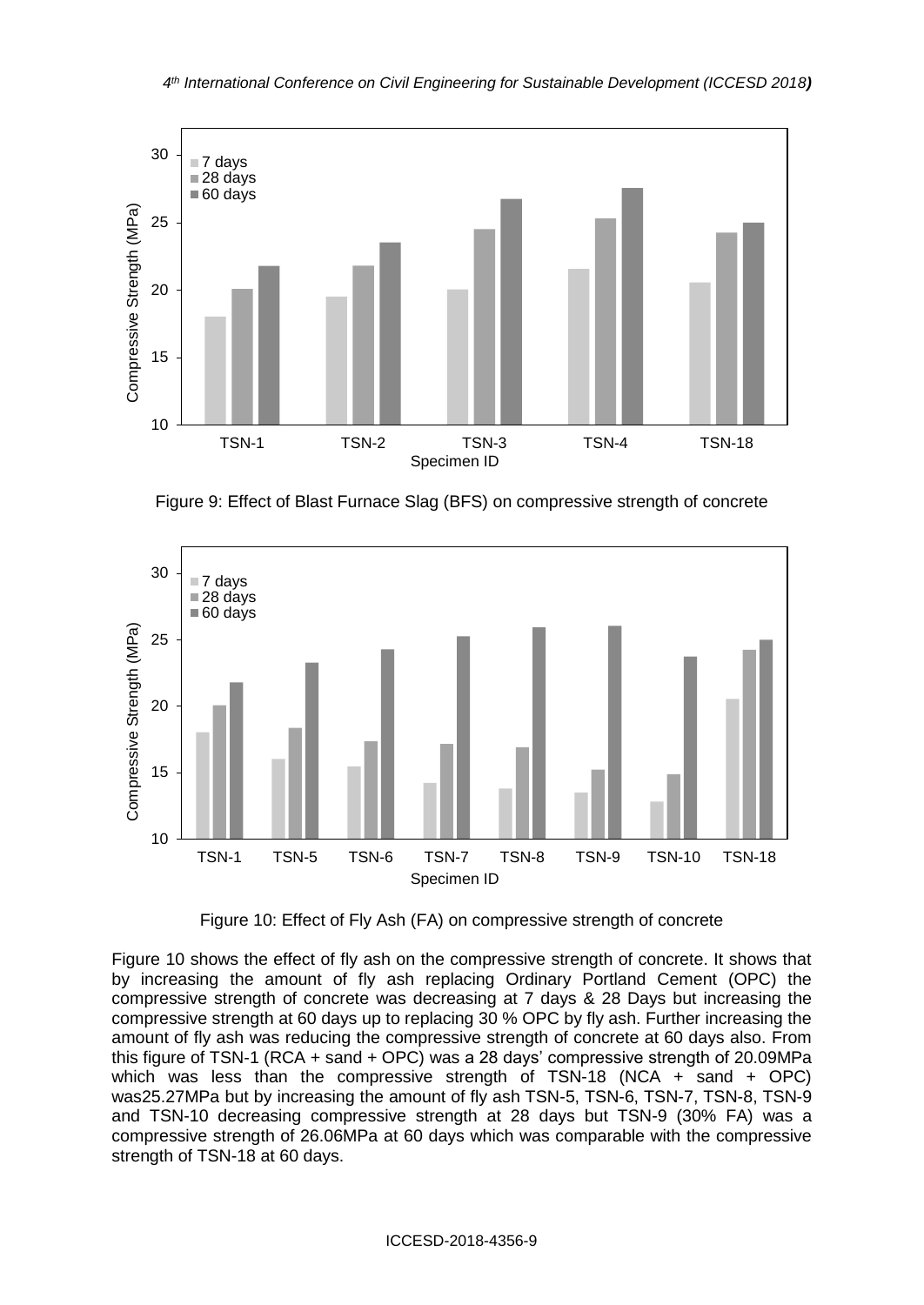

Figure 11: Effect of Fly Ash and Blast Furnace Slag on compressive strength of concrete

Figure 11: shows the combined effect of FA and BFS on the compressive strength of concrete. It shows that by increasing the amount of BFS replacing fine aggregate and FA replacing OPC was fewer effects on 7days & 28 days' compressive strength but increasing 60 days' compressive strength. TSN-11 (RCA + 90% sand + 10% BFS + 90% OPC + 10% FA) has a 28 days' compressive strength of 20.06MPa which is almost same of TSN-1 (RCA + sand + OPC) but TSN-12 (RCA + 85% sand +15% BFS + 85% OPC + 15% FA) & TSN-13 (RCA + 80% sand +20% BFS + 80% OPC + 20% FA) was slightly higher compressive strength than TSN-1, in 28 days' but at 60 days the compressive strength was higher than the compressive strength of TSN-18 (RCA + sand + OPC).



Figure 12: Effect of Fly Ash (FA) and Admixture on compressive strength of concrete

The effect of fly ash and plasticizer admixture on compressive strength is shown in Figure 12. It shows that by using of admixture the compressive strength was increased (8%-14%) Comparing TSN-1 (RCA+ sand + OPC) and TSN-17 (RCA + sand + OPC + 0.3% admixture) the compressive strength of TSN-17 was 10% higher than TSN-1 which comparable with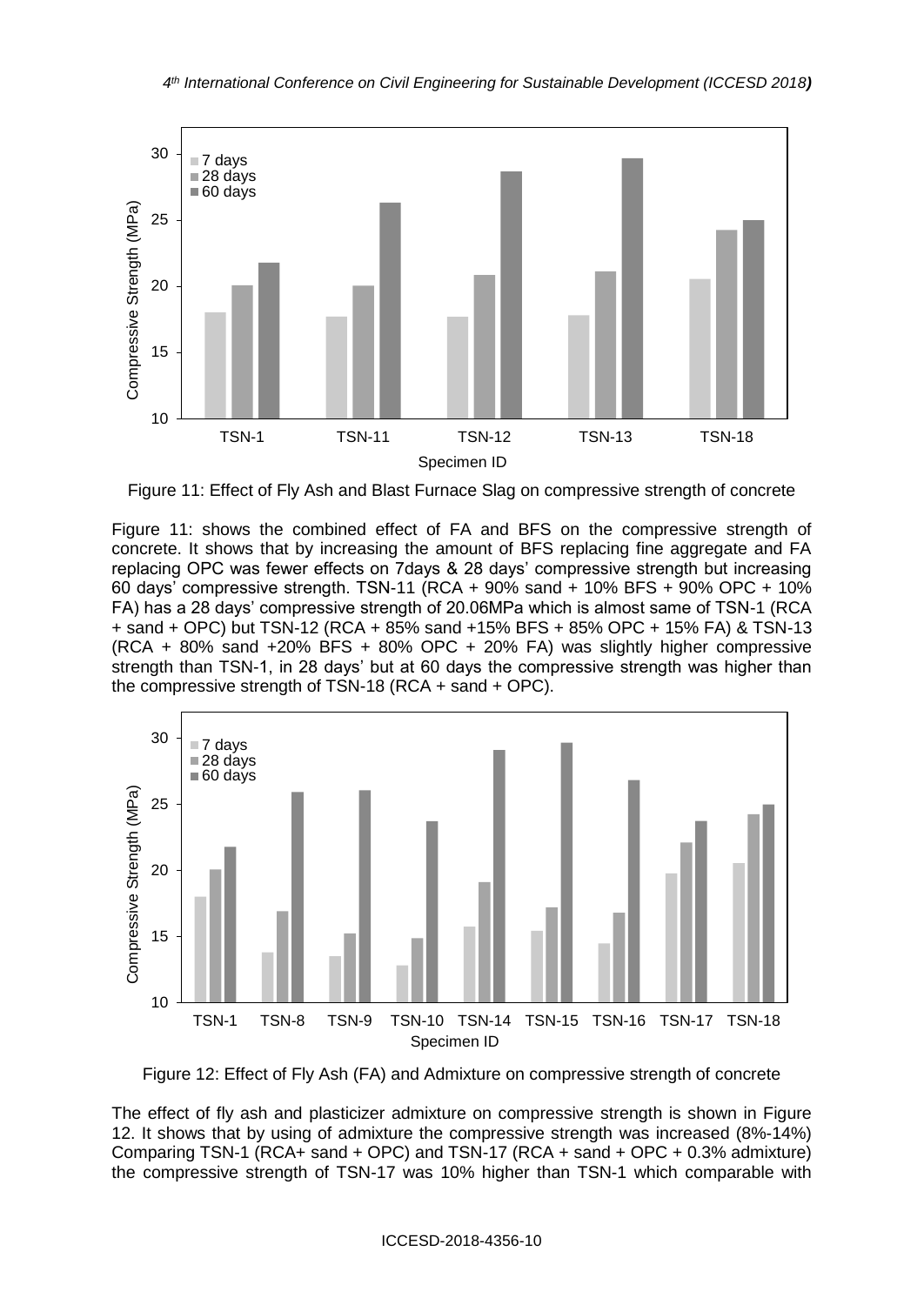TSN-18. From this result, the compressive strength of the test samples was higher than the residual strength which was determined by core cutting.

#### **3.4 Water Permeability**

Figure 13 shows the results of permeability test. The permeability of concrete was decreased with the increase of 28 days compressive strength. The value of permeability was higher for TSN-10 (RCA + sand + 65% OPC + 35% FA) which was lowest compressive strength in 28 days, and lowest value for TSN-18 (RCA + sand +OPC). With the increasing of fly ash, the compressive strength in 28 days was decreased as a result permeability was increased, again with increasing of blast furnace slag the compressive strength was increased as a result the value of permeability was decreased.



Figure 13: Water permeability of different specimen



**3.5 Rapid Chloride Permeability**